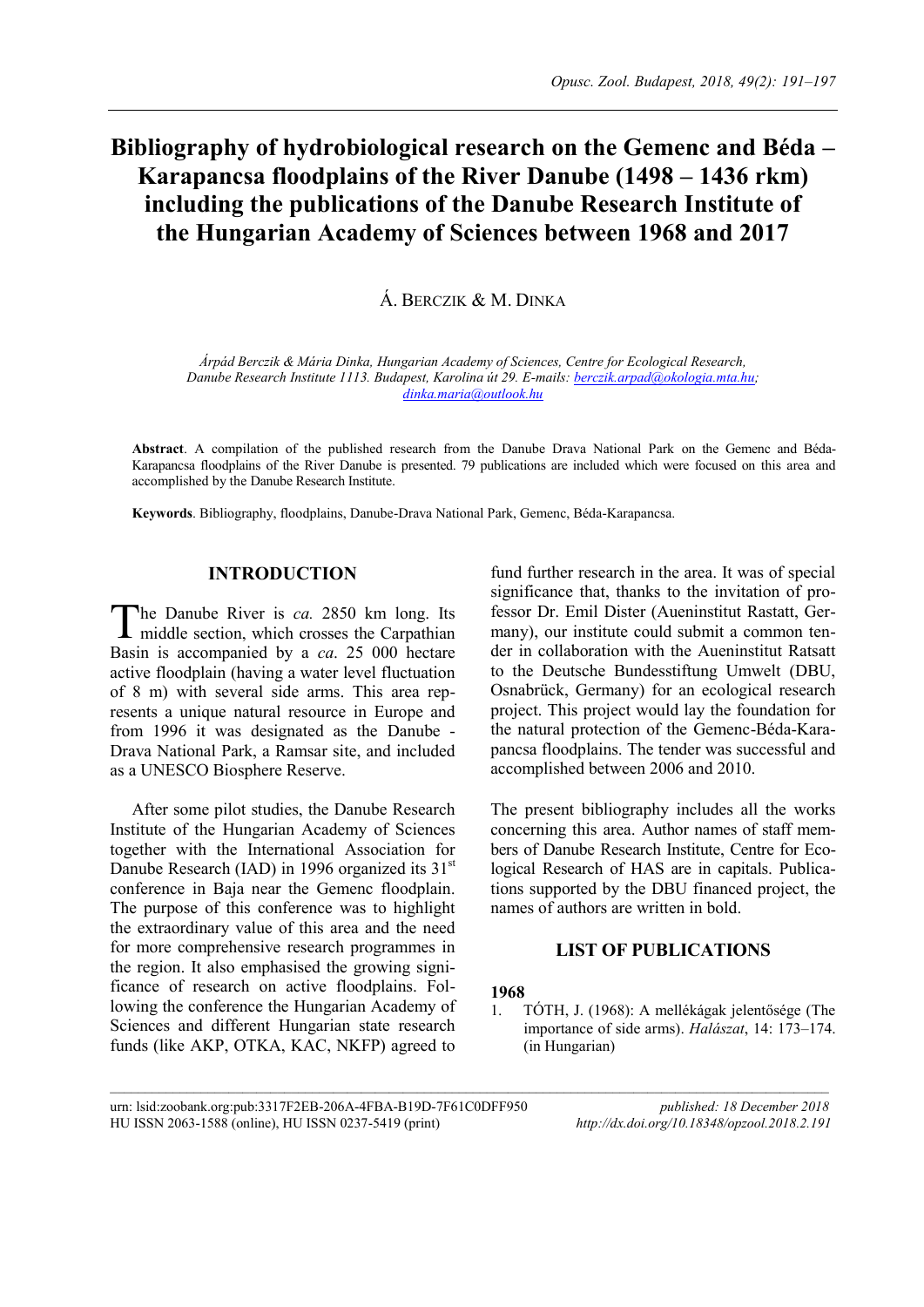# **1978–79**

- 2. BOTHÁR, A. (1978–1979): Untersuchung der Crustacea-fauna im toten Arm "Alte Donau" bei Bátmonostor (Südungarn). *Annales Universitatis Scientiarum Budapestinensis de Rolando Eötvös Nominatae*, *Sectio biologica*, 20–21: 237–247.
- 3. RÁTH, B. (1978–79a): Untersuchung der Laichkrautvegetation eines toten Armes in der Umgebung von Baja. *Annales Universitatis Scientiarum Budapestinensis de Rolando Eötvös Nominatae*, *Sectio biologica*, 20–21: 137–153.
- 4. RÁTH, B. (1978–79b): Laichkraut-Phytomassenuntersuchungen im toten Arm "Alte Donau" bei Bátmonostor (Südungarn). *Annales Universitatis Scientiarum Budapestinensis de Rolando Eötvös Nominatae*, *Sectio biologica*, 20–21: 155–162.

#### **1980–81**

5. BOTHÁR, A. (1980–1981): Vergleichende Untersuchung der Crustacea-Gemeinschaften im Nebenarm "Alte Donau" und im Hauptstrom (Stromkm 1481). *Annales Universitatis Scientiarum Budapestinensis de Rolando Eötvös Nominatae*, *Sectio biologica*, 22–23: 159–174.

#### **1990**

6. Frank, C., Jungbluth, J., Richnovszky, A. (1990): *Die Mollusken der Donau vom Schwarzwald bis zum Schwarzen Meer (eine monographische Darstellung)*. MTA ÖBKI, Budapest, 142 pp.

# **1997**

7. TATÁR, D. (1997): Die Wasser- und Sumpfpflanzen des Gemencer Augebietes. *IAD Wien Limnologische Berichte Donau*, 1997: 245–250.

# **1998**

8. TATÁR, D. (1998): *Recent water macrophytes studies on the Gemenc flood plain of the Danube (1498–1468 river km)*. International Workshop and  $10<sup>th</sup>$  Macrophyte Group Meeting IAD/SIL, Danube-Delta, (Braila)/Romania, 24–28 August, p. 86–89.

# **1999**

9. GUTI, G. (1999): Syrman-géb (*Neogobius syrman*) a Duna magyarországi szakaszán. (Vorkommen der Fischart (*Neogobius syrman*) an der ungarischen Donau). *Halászat*, 92(1): 30–33. (in Hungarian)

#### **2000**

10. PUKY, M. (2000a): Distribution of Decapoda species along the Hungarian Danube Section and

some Tributaries with special Emphasis on their Conservation Status. *International Association for Danube Research, Limnological Reports*, 33: 285–290.

- 11. PUKY, M. (2000b): A comprehensive three-year herpetological survey in the Gemenc Region of the Duna-Dráva National Park, Hungary. *Opuscula Zoologica Budapest*, 32: 113–128.
- 12. STETÁK, D. (2000a): Adatok a Duna-Dráva Nemzeti Park Gemenci Tájegysége flórájához. (Angaben zur Flora des Gemencer Auwaldes.). *Kitaibelia*, 5(1): 145–176. (in Hungarian)
- 13. STETÁK, D. (2000b): Aquatic Macrophytes in the "Gemenc" floodplain of the Danube-Drava National Park (South Hungary). *International Association for Danube Research, Limnological Reports*, 33: 137–142.

# **2001**

14. GUTI, G. (2001): Water bodies in the Gemenc floodplain of the Danube, Hungary (A theoretical basis for their typology). *Opuscula Zoologica Budapest*, 33: 49–60.

# **2002**

- 15. GUTI, G. (2002): Significance of side-tributaries and floodplains for Danubian fish populations. *Archiv für Hydrobiologie Supplement*: 141(1–2), *Large Rivers,* 13(1–2): 151–163. doi[: 10.1127/lr/13/2002/151](https://dx.doi.org/10.1127/lr/13/2002/151)
- 16. PUKY, M., Fodor, A. (2002): Occurrence of amphibian deformities along the Hungarian section of the River Danube, Tisza and Ipoly. *International Association for Danube Research, Limnological Reports*, 34: 845–852.

- 17. BERCZIK, Á. (2003): *Miért van szükség a gemenci vizek hidrobiológiai vizsgálatára?* In. SOMOGY-VÁRI, O. (Ed.) Élet a Duna-ártéren – természetvédelemről sokszemközt című tudományos tanácskozás összefoglaló kötete, Duna-Dráva Nemzeti Park Igazgatóság & Bajai Ifjúsági Természetvédelmi Egyesület, Pécs, p. 7–10. (in Hungarian)
- 18. DINKA, M. (2003): *Hasonlóságok és eltérések a gemenci Duna-szakasz és mellékágak vízkémiájában. (Änlichkeiten und Verschiedenheiten der wasserchemischen Charakteristika der Donau und ihrer Nebenarmen bei Gemenc)*. Élet a Dunaártéren – természetvédelemről sokszemközt című tudományos tanácskozás összefoglaló kötete,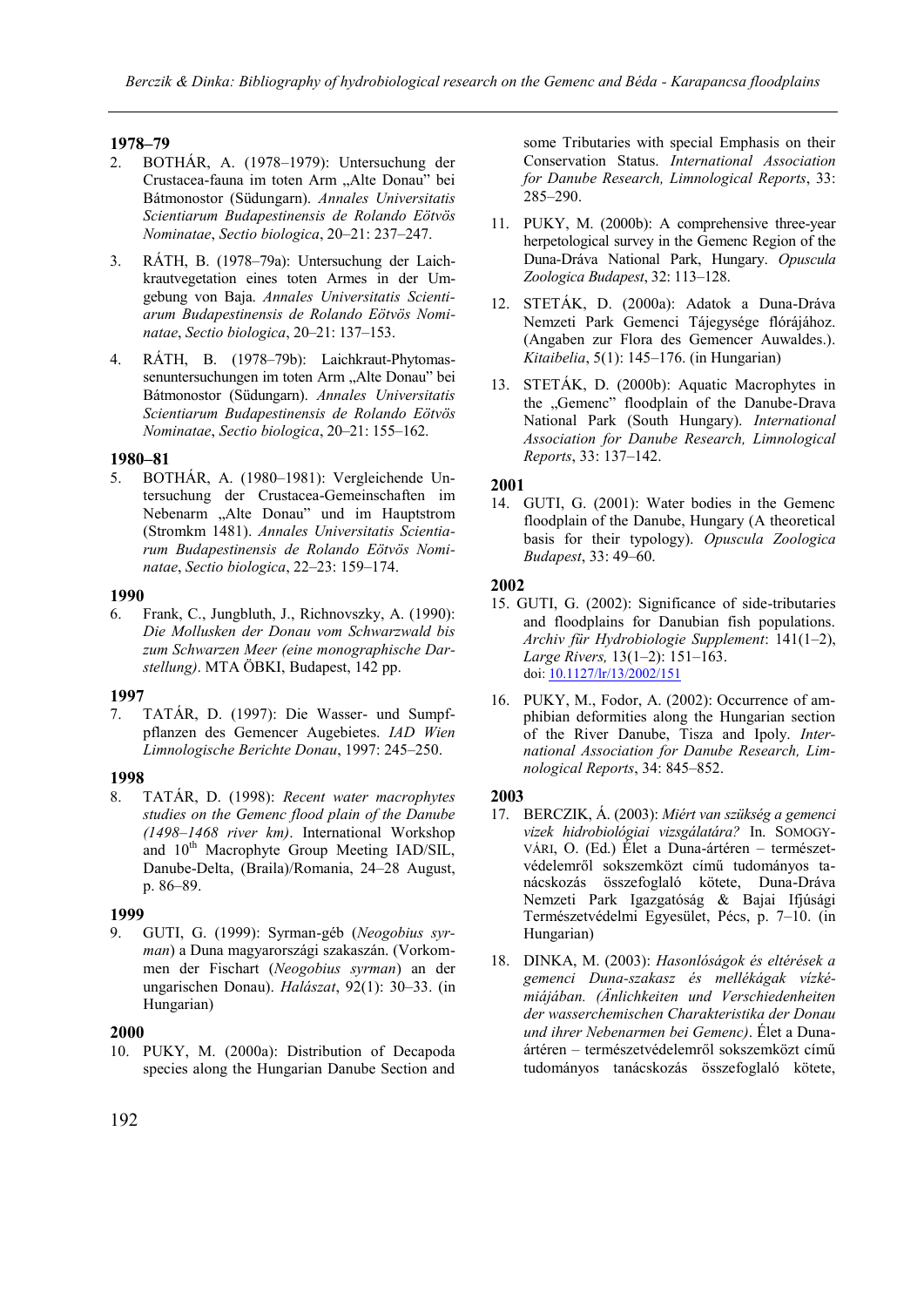Duna-Dráva Nemzeti Park Igazgatóság & Bajai Ifjúsági Természetvédelmi Egyesület, Pécs, p. 11–24. (in Hungarian)

- 19. Janauer, A.G., STETÁK, D. (2003): Macrophytes of the Hungarian lower Danube valley (1498– 1468 river-km). *Archiv für Hydrobiologie Supplement*: 147(1–2), *Large Rivers*, 14(1–2): 167– 180. doi[: 10.1127/lr/14/2003/167](https://dx.doi.org/10.1127/lr/14/2003/167)
- 20. PUKY, M. (2003): *Gemenc herpetológiai jelentősége és a Délkelet-Dunántúl kétéltű – hüllő ponttérképezésének eredményei. (Herpetologische Bedeutung des Gemencer Auwaldes).* Élet a Duna-ártéren – természetvédelemről sokszemközt című tudományos tanácskozás összefoglaló kötete, Duna-Dráva Nemzeti Park Igazgatóság & Bajai Ifjúsági Természetvédelmi Egyesület, Pécs, p. 113–122. (in Hungarian)
- 21. SCHÖLL, K. (2003): *Planktonikus Rotatoria együttesek alakulása a Duna-Dráva Nemzeti Park Gemenci Területén. (Plaktonische Rotatorien in den Gewässer von Gemenc).* Élet a Duna-ártéren – természetvédelemről sokszemközt című tudományos tanácskozás összefoglaló kötete, Duna-Dráva Nemzeti Park Igazgatóság & Bajai Ifjúsági Természetvédelmi Egyesület, Pécs, p. 30–35. (in Hungarian)
- 22. SZABÓ, E. (2003): The use of the tetrazolium reduction test for the detection of the terminal electron transport system (ETS) activity in decomposing reed (*Phragmites australis* /Cav./ Trin. ex Steud.) rhizome. *Annales de Limnologie* – *International Journal of Limnology*, 39(1): 63– 70. doi[: 10.1051/limn/2003006](https://doi.org/10.1051/limn/2003006)
- 23. STETÁK, D. (2003): A Duna-Dráva Nemzeti Park Gemenci Tájegysége vízi növénytársulásairól. *Botanikai Közlemények*, 90(1–2): 35–63.

# **2004**

- 24. BERCZIK, Á., Buzetzky, Gy. (2004): A rehabilitáció realitásai a Duna gemenci árterén. (Die Realität einer Rehabilitation am Gemencer Donauauwald). *Hidrológiai Közlöny*, 84: 96–102 (in Hungarian)
- 25. PUKY, M. (2004): Zoological mapping along the Hungarian lower Danube: importance, aims and necessity discussed with the example of three unrelated groups, Decapoda, Amphibia and Reptilia. Internat. *International Association for Danube Research, Limnological Reports*, 35: 613– 618.
- 26. SCHÖLL, K. (2004a): A planktonikus kerekesféreg-állományok változásai gemenci ártér (Duna) eltérő jellegű mellékágaiban. [Changes in the planktonic Ritifer assemblages in different riverarms of the floodplain Gemenc (Danube).] (Schwankungen in der Zusammensetzung der Rotatoriengemeinschaften in den verschiedenartigen Nebenarmen des Gemencer Auwaldes). *Hidrológiai Közlöny*, 84: 130–132. (in Hungarian)
- 27. SCHÖLL, K. (2004b): Planktonic rotifer communities in the side arms of the Danube River at Gemenc (Danube-Dráva National Park, Hungary). *International Association for Danube Research, Limnological Reports*, 35: 555–562. (in Hungarian)

- 28. Csabai, Z., NOSEK, J. (2005): Aquatic Beetle Fauna of Gemenc Landscape Protection Area, South Hungary (Coleoptera: Hydradephaga, Hydrophiloidea). *Acta biologica Debrecina*, *Supplementum oecologica Hungarica*, 14: 67–76.
- 29. Csabai, Z., NOSEK, J., OERTEL, N. (2005): Aquatic Beetle Fauna of Béda-Karapancsa Landscape Protection Area, South Hungary (Coleoptera: Hydradephaga, Hydrophiloidea). *Acta biologica Debrecina*, *Supplementum oecologica Hungarica*, 13: 29–35.
- 30. DINKA, M., BERCZIK, Á. (2005): *Néhány vízkémiai paraméter különbözősége a gemenci mellékágakban. (Wasserchemische Verschiedenheiten in Gemencer Nebenarmen)*. In. TAMÁS, E.A. (Ed.) Élet a Duna-ártéren – ember a természetben. Bajai Ifjúsági Természetvédelmi Egyesület, Baja, p. 58–67. (in Hungarian)
- 31. GUTI, G. (2005): *A Duna és a hullámtéri vízterek közötti oldalirányú kölcsönhatások jelentősége a halállomány biológiai sokféleségének megőrzésében. (Die Bedeutng der lateralen Interaktionen zwischen der Donau und ihren Augewässern für die Erhaltung der biologischen Vielfalt des Fischbestandes).* In. TAMÁS, E.A. (Ed.) Élet a Duna-ártéren – ember a természetben. Bajai Ifjúsági Természetvédelmi Egyesület, Baja, p. 51–57. (in Hungarian)
- 32. KISS, K.T. (2005): Gemenc térségi vizek fitoplanktonjának elemzése természetvédelmi nézőpontból. (Phytoplankton analysis of different water bodies in the Gemenc area from a nature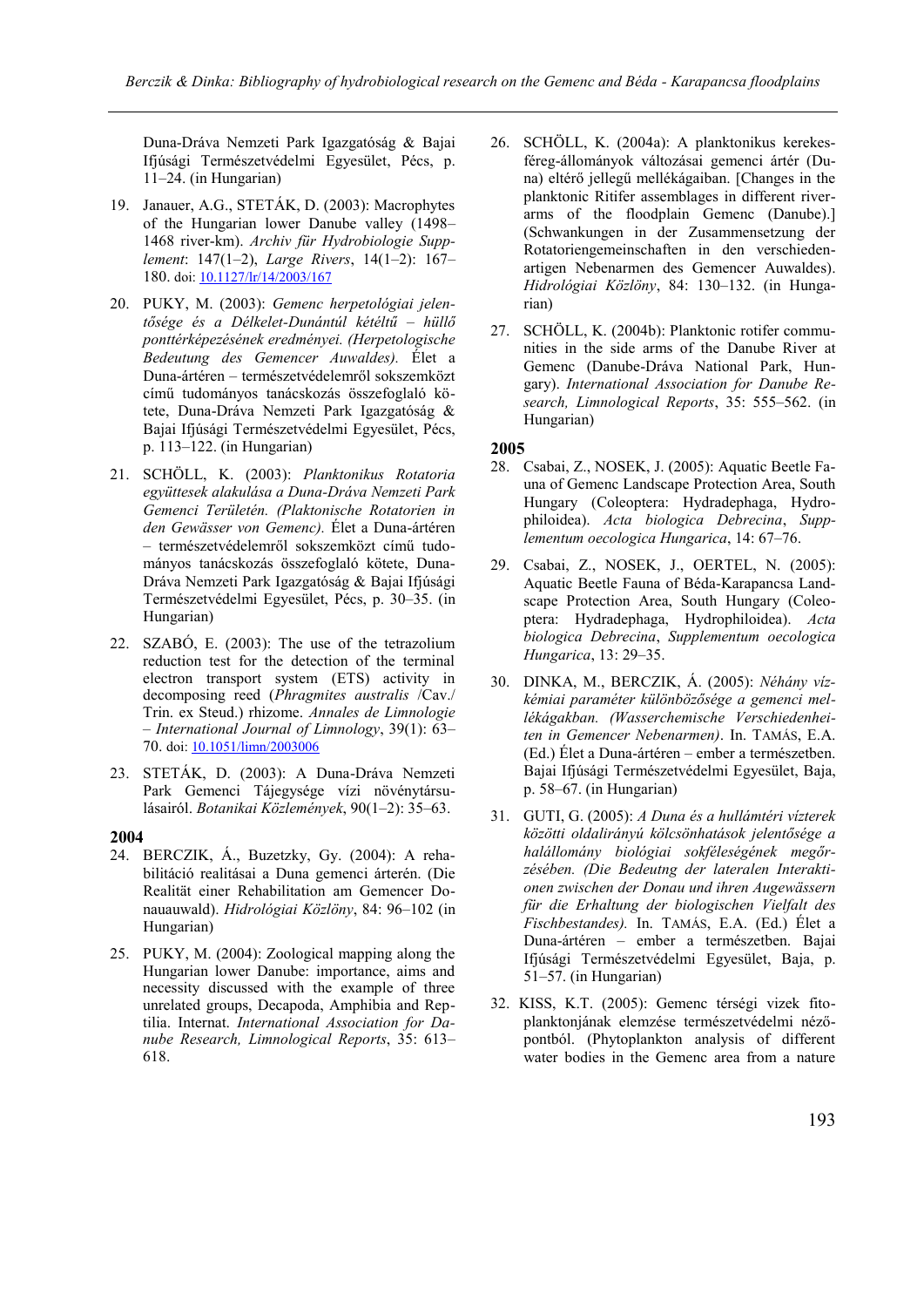conservation point of view). *Botanikai Közlemények*, 92(1–2): 85–118. (in Hungarian)

- 33. SCHÖLL, K. (2005): *Eltérő jellegű gemenci víztér-típusok Rotatoria együttesei. (Rotatoriengemeinschaften in Gemencer Wasserräume mit verschiedenem Charakter)*. In. TAMÁS, E.A. (Ed.) Élet a Duna-ártéren – ember a természetben. Bajai Ifjúsági Természetvédelmi Egyesület, Baja, p. 68–74. (in Hungarian)
- 34. SCHÖLL, K., DINKA, M. (2005): Hidrológiai folyamatok, vízkémiai paraméterek és a planktonikus Rotatoria együttesek kapcsolatai a Rezéti-Holt-Dunában (Duna-Dráva Nemzeti Park Gemenci Területe). (Zusammenhänge zwischen Hydrologie, Wasserchemie und planktonische Rotatorienfauna im einem Nebenarm des Gemencer Auwaldes). *Hidrológiai Közlöny*, 85(6): 122– 123. (in Hungarian)
- 35. STETÁK, D. (2005): A Duna-Dráva Nemzeti Park Gemenci Tájegysége mocsári és mocsárréti növénytársulásairól. (Studies on the marsh and meadow plant communities of the Gemenc area of the Danube-Drava National Park). *Botanikai Közlemények*, 92(1–2): 119–157. (in Hungarian)

#### **2006**

- 36. **BERCZIK, Á., Buzetzky, Gy**. (2006): Realistic restoration of the Gemenc region of the Danubian floodplain based on hydroecological priorities. *Verhandlungen des Internationalen Verein Limnologie*, 29: 1595–1599.
- 37. **DINKA, M., SCHÖLL, K., KISS, A.** (2006): Water level and chemical characteristics related to zooplankton in a side arm of the River Danube. *Verhandlungen des Internationalen Verein Limnologie*, 29: 1417–1422.
- 38. **KISS, A.** (2006): *Cladocera, Ostracoda and Copepoda assemblages in different side-arms of the Danube in Gemenc floodplain (Danube-Dráva National Park, Hungary).* Proceedings, 36<sup>th</sup> International Conference of IAD. (Limnological Reports 36.) Austrian Committee Danube Research/IAD Vienna, p. 250–254.
- 39. NOSEK, J., OERTEL, N. (2006): A magyar Duna szakaszjellege a makroszkopikus gerinctelen társulások alapján. (Section types in the Hungarian reach of river Danube according to the macroinvertebrate communities). *Acta biologica Debrecina*, *Supplementum oecologica Hungarica*, 14: 175–184. (in Hungarian)
- 40. **SCHÖLL, K.** (2006): Changes in rotifer communities regarding to the water-level fluctuations in the floodplain Gemenc, Danube (Hungary). *Opuscula Zoologica Budapest*, 35: 77–81.
- 41. **SCHÖLL, K., DINKA, M., BERCZIK, Á., KISS, A., ÁGOSTON-SZABÓ, E.,** Schmidt, A., Fehér, G. (2006): *Hydrobiological differences in the Danubian water system with periodically connections with the Danube (Gemenc floodplain, Danube-Drava National Park, Hungary).* Proceedings 36<sup>th</sup> International Conference of IAD. (Limnological Reports 36.) Austrian Committee Danube Research/IAD Vienna, p. 338–342.

#### **2007**

- 42. **KISS, A.** (2007): *Kisrák (Cladocera, Ostracoda, Copepoda) együttesek. Microcrustacean (Cladocera, Ostracoda, Copepoda) assemblages*. In. NOSEK J., OERTEL N. (Ed.) "A Dunának, mely múlt, jelen s jövendő…" 50 éves az MTA Magyar Dunakutató Állomása (1957–2007). MTA ÖBKI-MDÁ Göd-Vácrátót, p. 51–55. (in Hungarian)
- 43. NOSEK, J. (2007): Contribution to the macroinvertebrate fauna of the Hungarian Danube. I. Introduction, sampling sites and methods. *Folia historico*-*naturalia Musei Matraensis,* 31: 15–41.
- 44. **SCHÖLL, K.** (2007a): *Planktonikus Rotatoria együttesek jellegzetes hidrológiai helyzetekben a Duna Gemenci Árterén. (Planktonic Rotifera assemblages in typical hydrological situation at the Gemenc floodplain of the Danube ).* PhD Thesis, ELTE TTK, Biológia Doktori Iskola, Budapest, 142 pp. (in Hungarian)
- 45. **SCHÖLL, K.** (2007b): *Kerekesféreg (Rotatoria) együttesek összetételének dinamikus változásai. (Dynamic changes in the composition of rotifer (Rotifera) assemblages)*. In. NOSEK J., OERTEL N. (Ed.) "A Dunának, mely múlt, jelen s jövendő..." 50 éves az MTA Magyar Dunakutató Állomása (1957–2007). MTA ÖBKI-MDÁ Göd-Vácrátót, p. 57–63. (in Hungarian)

# **2008**

46. **SCHÖLL, K.** (2008): *Planktonikus kerekesféregegyüttesek diverzitásviszonyai a Gemenci Ártér víztereiben. (Diversity of planktonic Rotifer assemblages in the floodplain Gemenc (Duna-Dráva National Park, Hungary)*. In. TAMÁS, E.A. (Ed.) Élet a Duna-ártéren – határtalan természet. Bajai Ifjúsági Természetvédelmi Egyesület, Baja, p. 97–112. (in Hungarian)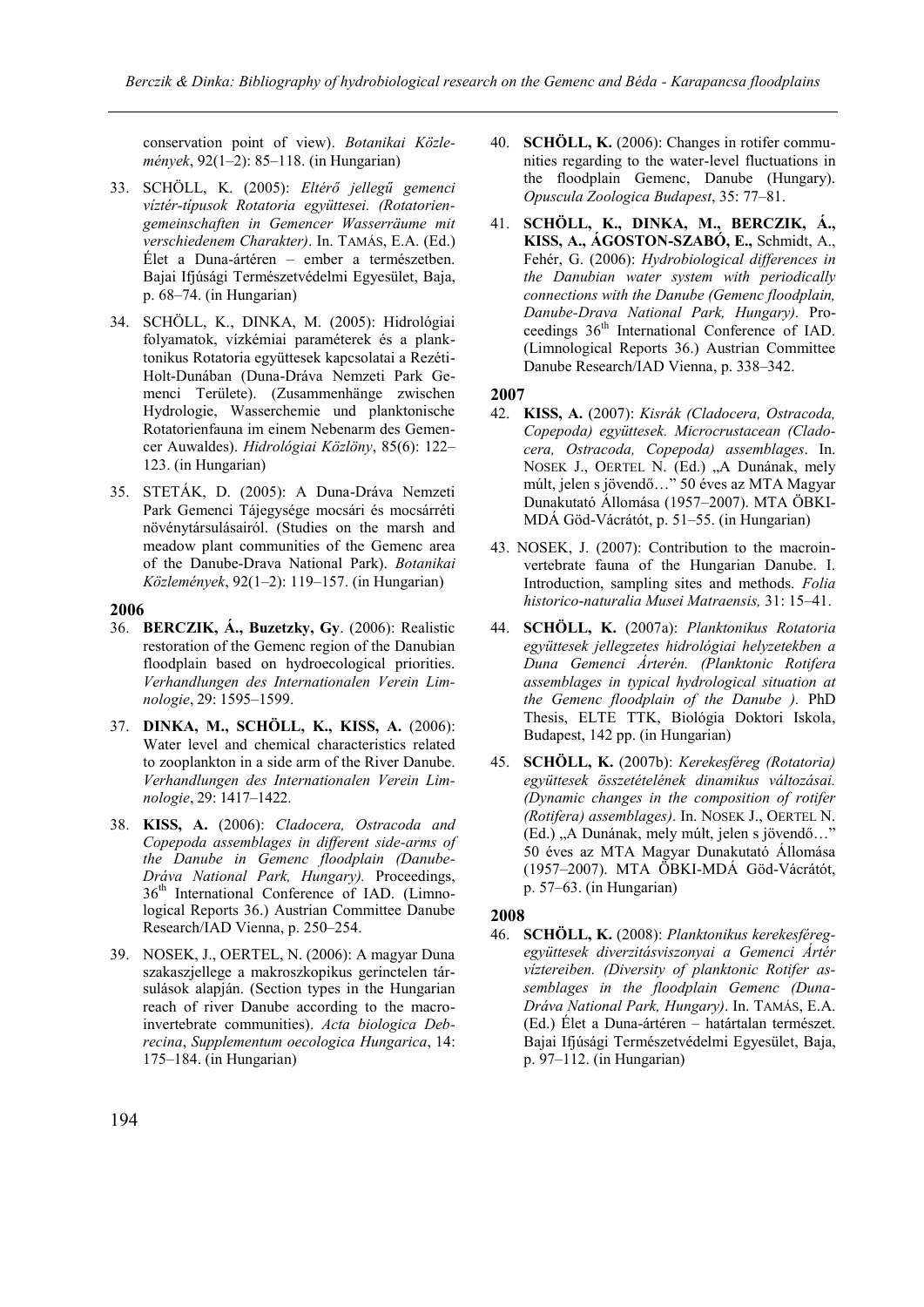- 47. **SCHÖLL, K., DINKA, M.** (2008): Rotatoria együttesek változó hidrológiai feltételek mellett (Gemenci Tanulmányok). (Rotifer assemblages under different hydrological conditions (Duna-Dráva National Park, Hungary). *Hidrológiai Közlöny*, 88(6): 178–180. (in Hungarian)
- 48. **SCHÖLL, K., DINKA, M., KISS, A.** (2008): *Water regime indicated hydrobiological differences between two side arms in the Gemenc floodplain (Danube/Hungary)*. Proceedings of the 37th IAD Conference, 29.10–1.11.2008, Chisinau Moldova, p. 168–173.
- 49. **SCHÖLL, K., DINKA, M., KISS, A., ÁGOS-TON-SZABÓ, E.** (2008): *Hydrobiological surveys in specific hydrological situations at the Gemenc floodplain of the Danube (Hungary).* In. GUMIERO, B., RINALDI, M., FOKKENS, B. (Eds.) Proceedings of the ECRR Conference, Venice, Italy, p. 139–148.
- 50. **SCHÖLL, K., KISS, A.** (2008): Spatial and temporal distribution patterns of zooplankton assemblages (Rotifera, Cladocera, Copepoda) in the water bodies of the Gemenc Floodplain (Duna-Dráva National Park, Hungary). *Opuscula Zoologica Budapest*, 39: 65–76.
- 51. NOSEK, J., OERTEL, N. (2008): Similarity patterns of macroinvertebrate communities in the Hungarian Danube and adjacent wetlands (Szigetköz and Gemenc). *Large Rivers*, 18(1–2): 243– 256. doi[: 10.1127/lr/18/2008/243](https://dx.doi.org/10.1127/lr/18/2008/243)

# **2009**

- 51. **KISS, A., SCHÖLL, K.** (2009a): Adatok a Duna Gemenci árterének Rotatoria és Crustacea (Cladocera, Ostracoda, Copepoda) faunájához (Rotatoria and Microcrustacea (Cladocera, Ostracoda, Copepoda) fauna of the Gemenc Floodplain). *Hidrológiai Közlöny*, 89(6): 133–135. (in Hungarian)
- 52. **KISS, A., SCHÖLL, K.** (2009b): Checklist of the Crustacea (Cladocera, Ostracoda, Copepoda) fauna in the active floodplain area of the Danube (1843–1806 rkm, 1669 rkm and 1437–1489 rkm). *Opuscula Zoologica Budapest*, 40(2): 27–39.
- 53. **SCHÖLL, K.** (2009a): Diversity of planktonic rotifer assemblages in the water bodies of the Gemenc floodplain (Duna-Dráva National Park, Hungary). *Biologia*, 64(5): 951–958. doi[: 10.2478/s11756-009-0153-0](https://doi.org/10.2478/s11756-009-0153-0)
- 54. **SCHÖLL, K.** (2009b): Planktonikus kerekeféreg-együttesek diverzitásmintázata a gemenci hullámtéren (Diversity of planktonic Rotifer assemblages in the floodplain Gemenc /Duna-Dráva National Park, Hungary/). *Hidrológiai Közlöny*, 89(6): 169–171. (in Hungarian)
- 55. **SCHÖLL, K.** (2009c): Spatial and temporal diversity patterns of planktonic rotifer assemblages in water bodies of the Floodplain Gemenc (Duna-Dráva National Park, Hungary). *International Review of Hydrobiology*, 95(6): 450–460. doi[: 10.1002/iroh.201011281](https://doi.org/10.1002/iroh.201011281)
- 56. **SCHÖLL, K., DINKA, M., KISS, A., ÁGOS-TON-SZABÓ, E., BERCZIK, Á.** (2009): *A Duna vízjárásának hidrobiológiai hatásai a Duna gemenci hullámterének mellékágaiban. (The hydrobiological impacts of the water regime of the Danube in the side arm of the Gemenc active floodplain)*. In. TÖRÖK K., KISS K.T., KERTÉSZ, M. (Eds.) Válogatás az MTA Ökológiai és Botanikai Kutatóintézet kutatási eredményeiből. *ÖBKI Mühelyfüzetek,* 2: 105–113. (in Hungarian)
- 57. **SCHÖLL, K., KISS, A.** (2009): Checklist of the planktonic rotifer fauna in the active floodplain area of the Danube (1843–1806 rkm, 1669 rkm and 1437–1489 rkm). *Opuscula Zoologica Budapest*, 40(2): 63–73.
- 58. **SCHÖLL, K., KISS, A., DINKA, M., ÁGOS-TON-SZABÓ, E., Schmidt, A., Fehér, G., BERCZIK, Á.** (2009): *A gemenci hullámtér víztereinek hidrobiológiai különbségei (Duna-Dráva Nemzeti Park). (The hydrobiological differences of the water bodies in the Gemenc active floodplain (Danube-Dráva National Park).* MHT XXVII. Országos Vándorgyűlés, 2009. július 1–3 Baja, 6. szekció, p. 1–11. (in Hungarian)

- 59. **ÁGOSTON-SZABÓ, E., DINKA, M., SCHÖLL, K., KISS, A., BERCZIK, Á.** (2010): *Leaching losses with special references on nutrient dynamics from five leaf litter species in a side arm of the Danube at Gemenc floodplain, Hungary*. Proceedings, 38th IAD Conference, June 2010, Dresden, booklet 1, p. 1–6.
- 60. **DINKA, M., SCHÖLL, K., ÁGOSTON-SZA-BÓ, E., KISS, A., BERCZIK, Á.** (2010): *Water chemical characteristics and the spatio-temporal patterns of zooplankton assemblages in a side arm of the Danube (1437–1440 rkm, Hungary)*.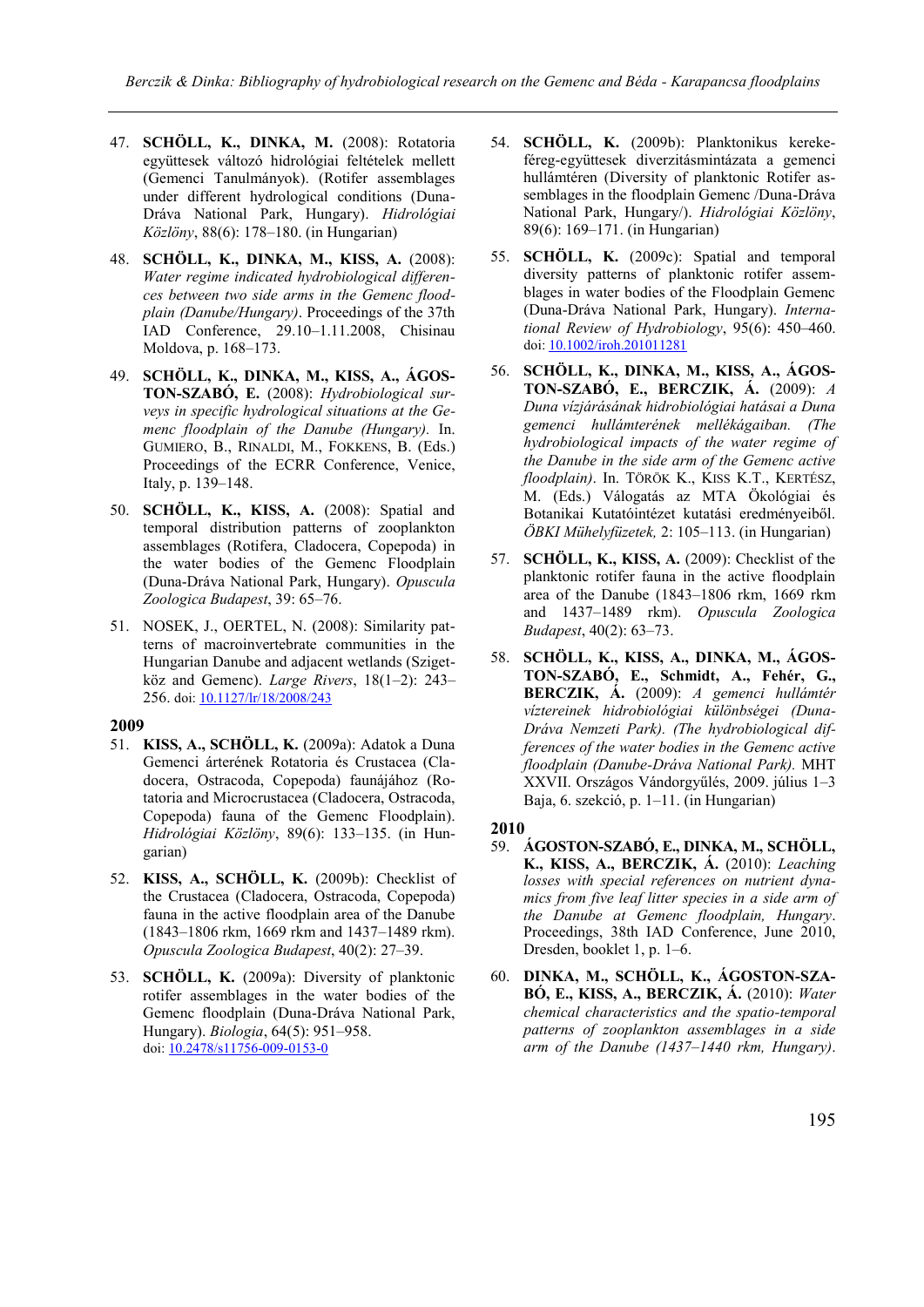Proceedings, 38 th IAD Conference, June 2010, Dresden, booklet 2, 1–6.

- 61. **KISS, A., SCHÖLL, K., DINKA, M., ÁGOS-TON-SZABÓ, E., BERCZIK, Á.** (2010): *Spatial differences of the zooplankton assemblages and chemical characteristics of water in a plesiopotamal side-arm of the Gemenc Floodplain Area (Duna–Dráva National Park, Hungary)*. Proceedings, 38 th IAD Conference, June 2010, Dresden, booklet 3, p. 1–6.
- 62. **SCHÖLL, K.** (2010): Spatial and temporal diversity patterns of planktonic rotifer assemblages in water bodies of the Floodplain Gemenc (Duna-Dráva National Park, Hungary). *International Review of Hydrobiology*, 95(6): 450–460. doi[: 10.1002/iroh.201011281](https://doi.org/10.1002/iroh.201011281)
- 63. **SCHÖLL, K., KISS, A., DINKA, M., ÁGOS-TON-SZABÓ, E., BERCZIK, Á.** (2010): *Spatio-temporal patterns of zooplankton densities according to water chemical caracteristics and hydrological events in a river-floodplain system (Duna-Dráva National Park, Hungary).* Proceedings, 38 th IAD Conference, June 2010, Dresden, booklet 4, p. 1–6.
- 64. **ÁGOSTON-SZABÓ, E., DINKA, M., SCHÖLL, K., KISS, A., BERCZIK, Á.** (2010). *A vízkémiai jellemzők és a zooplankton együttesek tér- és időbeli eltérései a Külső-Béda holtágban (Spatial and temporal differences of the chemical characteristics of water and the zooplankton assemblages in the Külső-Béda dead-arm).* In. TAMÁS E.A. (Ed.) Élet a Duna ártéren. Bajai Ifjúsági Természetvédelmi Egyesület, Baja, p. 11–18. (in Hungarian)

# **2012**

- 65. **ÁGOSTON-SZABÓ E., DINKA, M., SCHÖLL, K., KISS, A., BERCZIK, Á.** (2012): Linking sediment mineralization processes with nutrient dynamics of a Danube oxbow (Gemenc, Hungary). *International Association for Danube Research, Limnological Reports*, 39: 133–141.
- 66. **SCHÖLL, K., KISS, A., DINKA, M., BER-CZIK, Á.** (2012): Flood-pulse effects on zooplankton assemblages in a river-floodplain system (Gemenc floodplain of the Danube, Hungary). *International Review of Hydrobiology*, 97: 41–54. doi[: 10.1002/iroh.201111427](https://doi.org/10.1002/iroh.201111427)

#### **2013**

- 67. **ÁGOSTON-SZABÓ, E., SCHÖLL, K., DINKA, M.** (2013a): Limnological characteristics of a Danube oxbow–lake (Danube-Dráva National Park, Hungary). *River Systems*, 20(3–4): 277– 287. doi[: 10.1127/1868-5749/2013/0055](https://dx.doi.org/10.1127/1868-5749/2013/0055)
- 68. **ÁGOSTON-SZABÓ, E., DINKA, M., SCHÖLL, K.** (2013b): *The influence of hydrological connectivity on nutrient dynamics of a Danube oxbow (Danube-Dráva National Park, Hungary).* In. SISÁK, I. (Ed.) COST Action 869 Proceedings of International Conference on Realistic Expectations for Improving European Waters, Budapest, p. 139–146.
- 69. **Devetter, M., SCHÖLL, K.** (2013) Hydrobiont animals in floodplain soil: Are they positively or negatively affected by flooding? *Soil Biology & Biochemistry*, 69: 393–397. doi[: 10.1016/j.soilbio.2013.11.005](http://dx.doi.org/10.1016/j.soilbio.2013.11.005)

- 70. **ÁGOSTON-SZABÓ, E., SCHÖLL, K., KISS, A., BERCZIK, Á., DINKA, M.** (2014): Decomposition of Willow Leaf Litter in an Oxbow Lake of the Danube River at Gemenc, Hungary. *Acta Zoologica Bulgarica*, Suppl. 7: 197–202.
- 71. **Kalchev, R., DINKA, M., Beshkova, M., Kalcheva, H., BERCZIK, Á., ÁGOSTON-SZABÓ, E.** (2014): Factors influencing chemical characteristics and the nutrient retention/release potential of wetlands in the Middle (Hungarian) and Lower (Bulgarian) Danube River. *Acta Zoologica Bulgarica,* Suppl. 7: 75–82.
- 72. **Kazakov, S., SCHÖLL, K., Kalchev, R., Pehlivanov, L., KISS, A.** (2014): Comparison of zooplankton species diversity in Hungarian and Bulgarian Danube sections. *Acta Zoologica Bulgarica,* Suppl. 7: 91–96.
- 73. **KISS, A., ÁGOSTON-SZABÓ, E., DINKA, M., SCHÖLL, K., BERCZIK, Á.** (2014): Microcrustacean (Cladocera, Copepoda, Ostracoda) Diversity in Three Side Arms in the Gemenc Floodplain (Danube River, Hungary) in Different Hydrological Situations. *Acta Zoologica Bulgarica,* Suppl. 7: 135–141.
- 74. **TARJÁNYI, N., BERCZIK, Á.** (2014): Spatial distribution of phytophilous macroinvertebrates in a side arm of Middle Danube River. *Acta Zoologica Bulgarica,* Suppl. 7: 13–19.